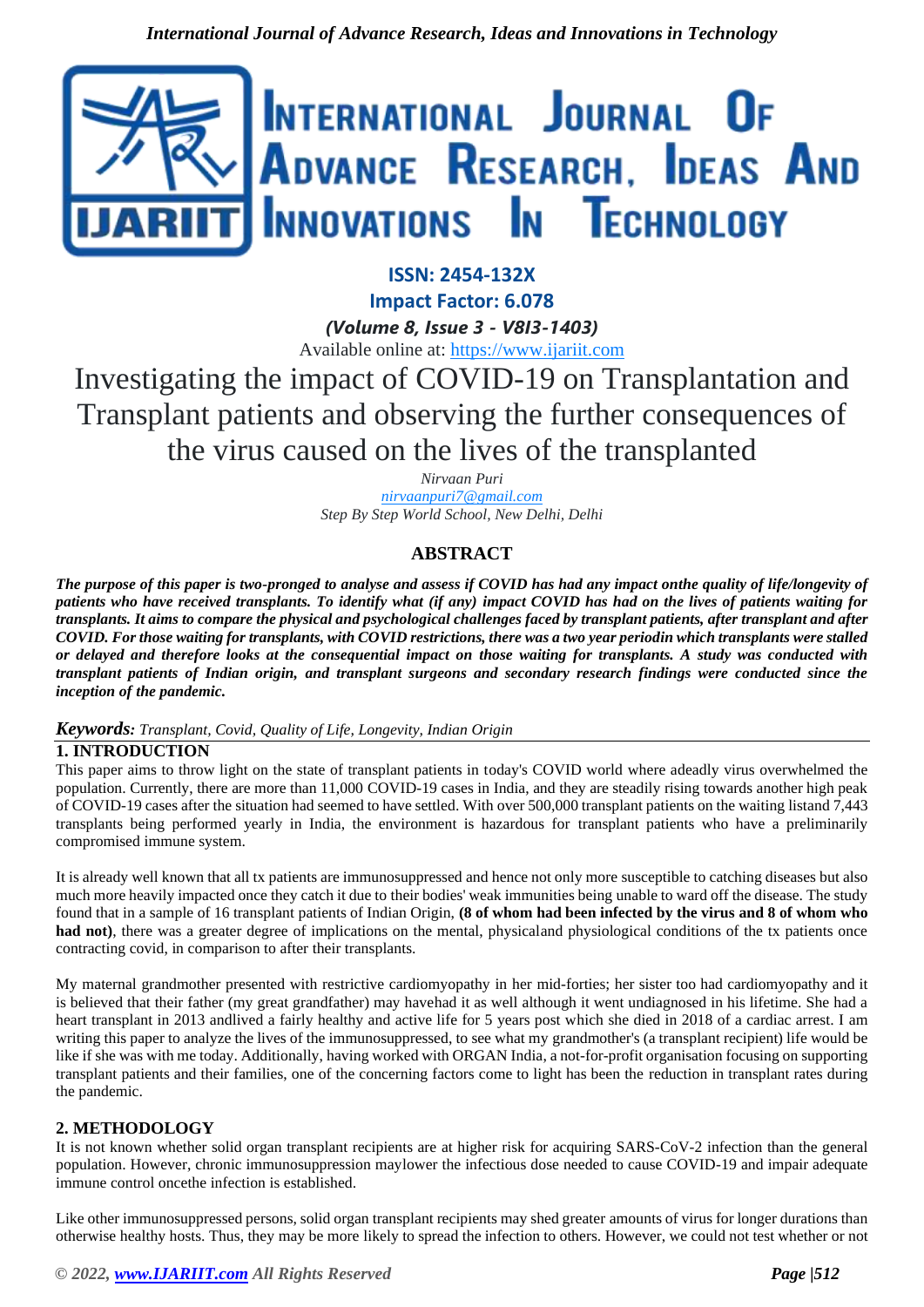Transplantpatients are more susceptible to COVID-19 or not as we were not

The study was conducted on an online platform in January of 2022 due to COVID-19 restrictions. In this study, 16 Indian transplant recipients were interviewed and asked a set of questions which studied a variety of the repercussions the transplant patients underwent eitherafter contracting COVID-19 or otherwise pre and post-transplant.

Patients were selected at random to get the most realistic sample of Indian transplant patients. The only criteria were that 8 of them had to have contracted COVID-19 between 2020-and 2022.There was a wide range of transplant patients in the data set of 16, including 6 kidneys, 6 livers, 2 lungs and 2 heart transplant recipients. The study included both male and female transplant patients aged between 30 and 70.

They were asked a list of questions in their interviews which can be seen below in **Appendix 1.**

# **3. OBSERVATIONS AND ANSWERS**

### **1. Respiratory based Observations**

The loss of the sense of smell was seen as one of the defining symptoms of the earliest variants of the CoronaVirus, which resulted in 75%-85% (varying between subquestions) of the patients affected by Covid reporting a 'Yes' for the questions related to the respiratory changes/symptoms. Dissimilarly, during either organ failure, or recovery, none of the transplant patients that Not Contracted COVID-19 faced a loss of either smell or a blocked nose. However,the liver transplant patients and especially lung transplant patients felt an uncontrollable constantcough and a breathless feeling pre-transplant and for a short duration during recovery.

Furthermore, the patients with the same liver and lung transplants mentioned that their complications also involved severe breathlessness and coughing.

### **2. Cardiovascular based Observations**

As seen through previous research on this virus, COVID-19 is a virus that primarily impacts one's respiratory system. Hence it was unsurprising that most of the recipients that contracted COVID-19 reported no such changes in blood clotting or any changes in their blood pressure. However many of the kidney recipients and most of the heart recipients did experience fluctuating blood pressure during their time waiting and also after the transplant occurred for awhile. Alongside this 20% of the patients that contracted COVID-19 experienced low blood pressure due to their body's lower levels of exertion.

### **3. Gastro-Intestinal based Observations**

Covid -19 has very prevalent adverse effects on the gastrointestinal system of anyone unfortunateto contract the virus. Hence one of the main indicators or symptoms of Covid -19 is the loss of smell and taste. 6/8 or 75% of the transplant patients that contracted Covid -19 faced a diminution of their smell. Unlike the Covid -19 symptom, the loss of taste wasn't a symptom normal transplant patients faced pre or post-transplant. However, they did face large abdominal pain, especially those who had kidney and liver failure. 65% of the sample faced these abdominal afflictions which caused them to have problems in locomotion due to the pain.

Alongside this, another large problem associated with the Gastro-Intestinal system is diarrhoea orvomiting. However, in our study, it didn't seem to be a large problem that the patients faced with only 25% of the sample reporting diarrhoea or vomiting as a symptom. Lastly, 70% of the sample recorded that they had to make large changes in their diets. As they were on immunosuppressants most were advised not to eat raw food like salads and fruits with thin skin. They also reported that they had to reduce sodium in their diets cutting down or completely removing salt from their diets.

### **4. Neurological based Observations**

COVID-19, caused by the SARS-CoV-2 virus was observed to have neurological impacts on thedata set of patients that we interacted with through our interviews. 70% of the TX patients reported severe headaches with multiple stating it was followed by constant dizziness and heavyheaded-ness. Around 40% also that these headaches lead to problems in their movement and coordination along with their general ability to perform daily tasks. They said that it leads them to have concentration problems too due to the overwhelming nature of those headaches. These coordination and concentration problems were majorly seen in the patients who had contracted COVID-19.

### **5. Muscular- skeletal-based questions**

Body aches were a very prevent symptom and effect of the COVID-19 virus. Hence around 40% of the data set or % transplant patients affected with the Coronavirus reported severe muscular pains and spasms during their stent of having COVID-19.

### **6. Psychological based Observations**

COVID-19 created a whirlwind of trauma all around the world as everybody was susceptible tothe deadly virus. Along with the heavy and draining physical complications, the disease led to alarge amount of mental health and psychological repercussions. In our small sample, there were2 clear answers to the Psychological based questions. Around 75% of the transplant patients reported that they faced mental health issues after initially learning about their organ failure or even after testing positively for the Virus. A few reported that they were even taking sessions with therapists after the life-threatening problem that is organ failure occurred. However, the other 25% presented with a positive attitude moving forward even stronger after transplantationand even COVID-19 complications.

### **7. General (Only for the patients who contracted COVID-19) basedquestions**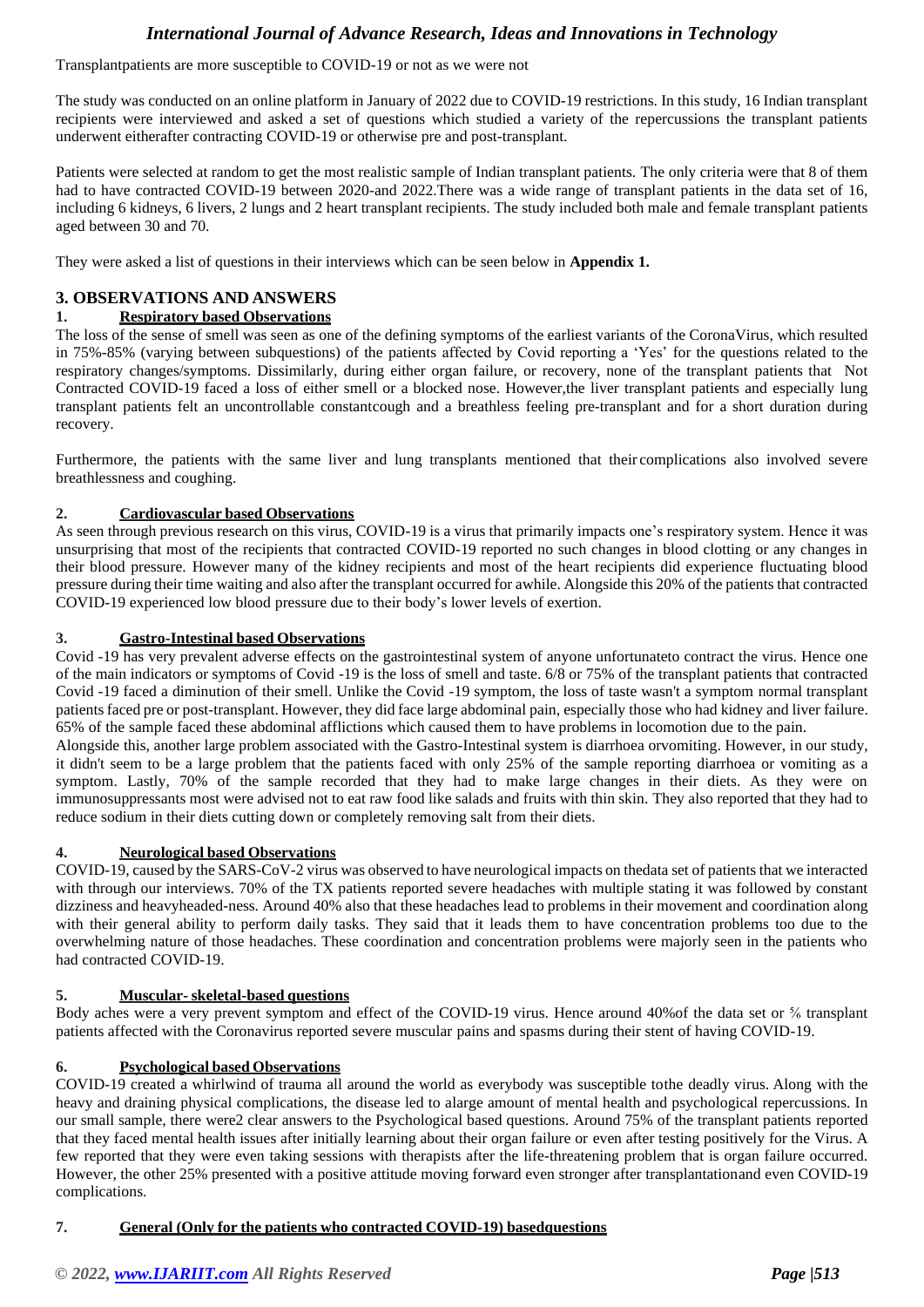50% of the patients who had contracted COVID-19 had been vaccinated while the other half hadnot. However, it was common among 75% that their time of sickness lasted more than the common 2-week period which was seen amongst the general population who had been unfortunate to contract the virus. Furthermore, 25% of the 8 people set are still facing some symptoms from the virus in the form of excessive coughing and general dizziness yet the rest have made/had made a full recovery with the underlying symptoms that they continued to face.

Interviews were also done with top Transplant Surgeons in India which lead to further findings:

Upon interviewing **Dr K.R. Balakrishnan**, Director of Heart and Lung Transplant andMechanical Circulatory Support, his observations were:

"The number of Donations dropped from March 2020 - to March 2022 and multiple patients diedwaiting for transplants. Reasons being people couldn't travel for many months due to the travel industry being shut down. Patients who were in line for transplants and were matched with a donor lost the Organ when either they or their asymptomatic family members tested positive for COVID. Several times by the time the next Organ came around, the patient would die."

**Dr Ravi Mohanka,** a Consultant liver specialist working in MGM Hospital Mumbai said:-

"There is no convincing evidence to show that transplant patients who contracted COVID weresymptomatically worse than nontransplant patients who contracted COVID. What was more concerning was that the number of transplants drastically reduced in the last two years."

*Narayanahealth.org* states that "**Covid 19** primarily infects the lungs in the affected individualsand severe cases causes' death due to ARDS and pneumonia.", "It has been found that **Covid 19**is a close relative of SARS. SARS is a novel type of virus that was reported in 2007, and like most SARS viruses, Covid 19 affects the respiratory tract in humans. The infection starts with mild flulike symptoms or no symptoms, and further progress to severe symptoms."

This is synonymous with the evidence of our observations wherein the severe cases ie: the transplant patients affected by Covid primarily experienced symptoms similar to the flu which gradually progressed to severe cough, breathlessness and high fevers. The symptoms were very rough on the patients that contracted the virus leaving many in critical conditions. These symptoms experienced were completely novel to many and varied differently from when patientsinitially were on the waitlist for a transplant or recovering from their transplants being so heavilyimmunocompromised due to the suppressants.

Apart from these physical implications which were analyzed previously by studies all across the globe, this paper successfully also captured the psychological repercussions that both the transplant process along with the contraction of the virus evoked among the patients. It either acted as a launchpad for positivity reflecting on the fact that "if they survived this they can survive it all.", alternatively it led many down a spiral of confusion and distress as they were demoralised and remained in complete isolation in fear of contracting the virus in their weakenedstates.

### **A graphical representation of the Data from the interviews can be found in** *Appendix 3* **ofthe Paper**

### **Effects of COVID-19 on the Process of Transplantation**

Donor-derived SARS-CoV-2 infection has been reported with lung transplantation. Data from case series have shown that transplantation of non-respiratory organs from SARS-CoV-2 infecteddonors can be successfully performed while transplantation of those organs in the respiratory system ie; the Lungs cannot. Blood-borne transmission of the COVID-19 virus has not been reported and is not expected, as doctors and previous research articles stated.

To minimize the risk of infection and conserve hospital resources, elective transplantation (eg, living-donor kidney transplantation) and nonurgent, deceased-donor transplantation were beingdeferred at some transplant centres where the community prevalence of COVID-19 is high and/or where resources are limited.

Life-saving transplantation continued to be performed, and the Centers for Medicare & MedicaidServices have classified organ transplantation as a tier 3B activity: "Do not delay, on the basis ofassessment of the potential risks compared with known benefits." The risk-benefit ratio for delaying elective transplantation during the pandemic is not clear. Limited data suggested that patients who are waitlisted for kidney transplantation had a higher risk of hospitalization and death compared with patients who were transplanted. Modelling data provided further support for kidney transplantation during the pandemic, at least for select populations.

All organ donors and potential recipients were to be screened for COVID-19 prior to organ procurement. This was necessary to prevent the initiation of potent induction immunosuppression in the context of active infection and for the safety of the organ transplant recipients (who are typically potently immunosuppressed in the immediate posttransplant period) and the organ procurement team.

Reverse-transcriptase polymerase chain reaction (RT-PCR) was the main technique used forscreening. The utility of serology (primarily used to detect past infection) for pretransplant screening had not been established.

# **4. CONCLUSION**

Through the observations, consultations with medical professionals and secondary research, the paper has concluded the impact of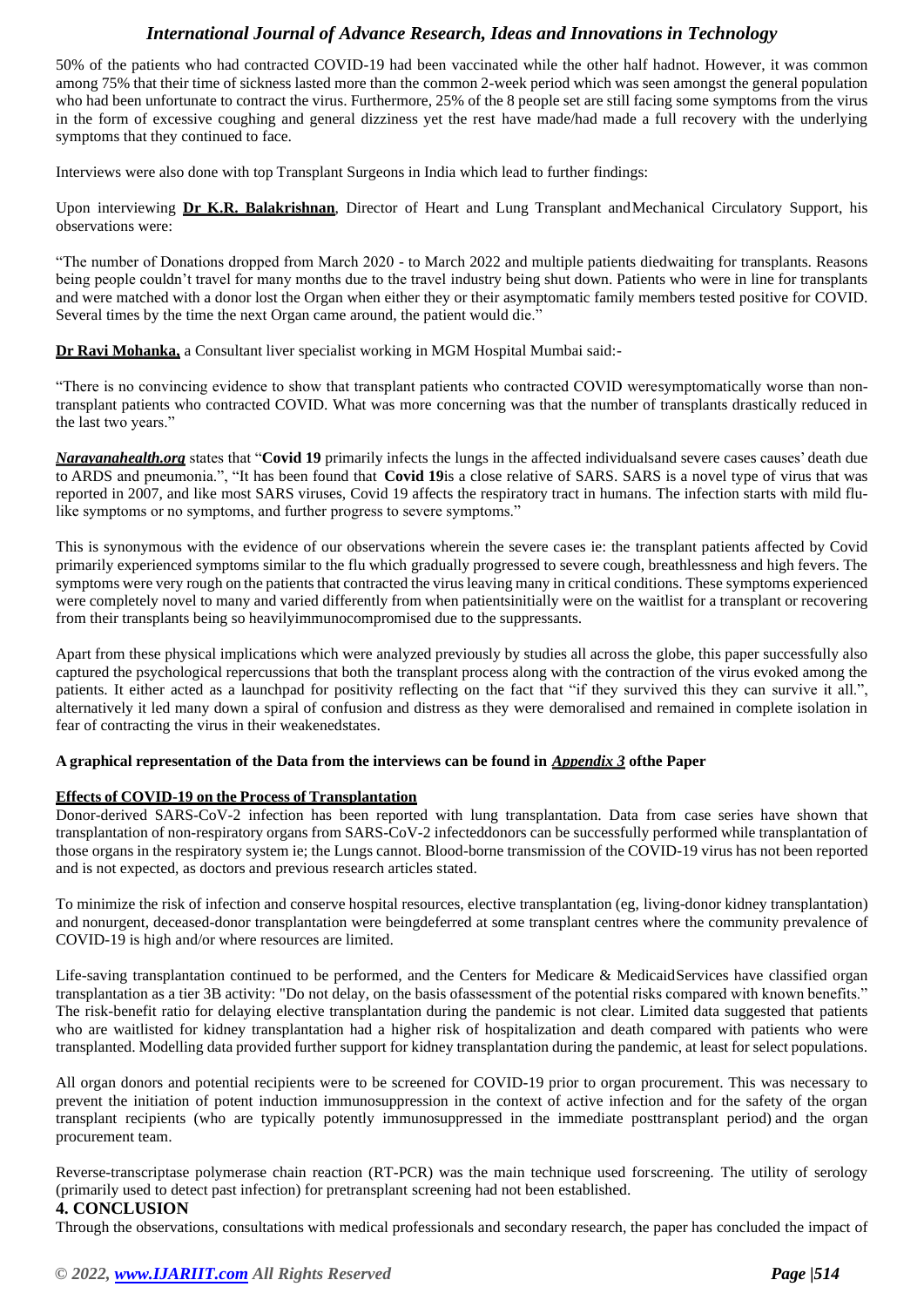the COVID-19 virus on the large group of immunocompromised transplant patients. The virus is so novel and yet with so much variation is inherently very taxing on any person unfortunate to contract it. Yet the paper informs readers how the symptoms in transplant patients are so much more heightened lasting for generally double the duration of the general COVID to any common person. Transplant patients being immunocompromised had more severe symptoms and the outcome of covid infections in them was much worse. Also as most transplant patients were aware of the problem they isolated earlier and for a lot longer. This had a detrimental effect on their psychological state and theimpact of the pandemic on them was worse.

COVID has drastically impacted organ donation across the world, leading to untold misery for thousands of patients who have been waiting for organs. As seen In Appendix 2, National transplant surgeries went from 10340 surgeries in 2018 to 7443 in 2020 which meant a 28% drop in the number of transplants surgeries. Early rules on the use of organs from COVID-positive or affected donors were stringent due to the fear of the spread of disease or thrombotic complications in patients who received these organs.

However much has changed in the past two years. Most of our adult population has either been infected with COVID has received two doses of vaccine, or both. The current variant, despite being more infective, is associated with mild disease, especially in those who have been vaccinated Our armamentarium against severe COVID has improved dramatically in the past year- we have effective vaccines, monoclonal antibodies for the treatment of mild COVID in high-risk patients and post-exposure and antiviral prophylaxis and treatment which can substantially reduce the risk of severe COVID requiring ICU admission. The risk of transmission of COVID infection has to be balanced against the risk of patients dying from the end-organ disease. We will have to learn to live with COVID this also means investigating whether organs from donors who are or have been COVID positive can be used with acceptable riskbenefit in selected patients with end-stage organ failure. This document is a summary of evidence and information regarding donor screening for SARS-CoV-2 and considerations for organ acceptance from donors with a history of COVID-19.

Furthermore, It is not known whether solid organ transplant recipients are at higher risk for acquiring SARS-CoV-2 infection than the general population. However, chronic immunosuppression may lower the infectious dose needed to cause COVID-19 and impair adequate immune control once the infection is established. Like other immunosuppressed people, solid organ transplant recipients may shed greater amounts of virus for longer durations than otherwise healthy hosts. Thus, they may be more likely to spread the infection to others.

Thus, the findings through primary research suggest COVID-19 infection in transplant patients may have greater discomfort and heightened symptoms after contracting COVID-19. The symptoms are predominantly respiratory and associated with fever, but have also caused larger psychological and neurological complications. Furthermore, through secondary research it was analysed that hundreds of patients who were awaiting transplants didn't get the organs they required, possibly facing death or progressing into worse conditions.

### **Appendix 1 - Questions from the Interview Respiratory**

- 1. Did you notice a loss in your sense of smell?
- 2. Did you have a cough?
- 3. Did you have a blocked nose?
- 4. Did you have any shortness of breath?

### **Cardiovascular**

- 5. Did you see any changes in your heart rate or your blood pressure?
- 6. Did you have any blood clotting problems?

### **Gastro-intestinal**

- 7. Did you lose your sense of taste?
- 8. Did you have any abdominal pain?
- 9. Did you have any diarrhoea or vomiting?
- 10. Did you have to change your diet in any way?

### **Neurological**

- 11. Did you experience headaches?
- 12. Did you find any difficulty in movement or coordination?
- 13. Did you notice any lack of concentration?

### **Muscular- skeletal**

14. Did you have any body or muscle pains? **Psychological**

15. Did you or your family notice any changes in your day-to-day behaviour?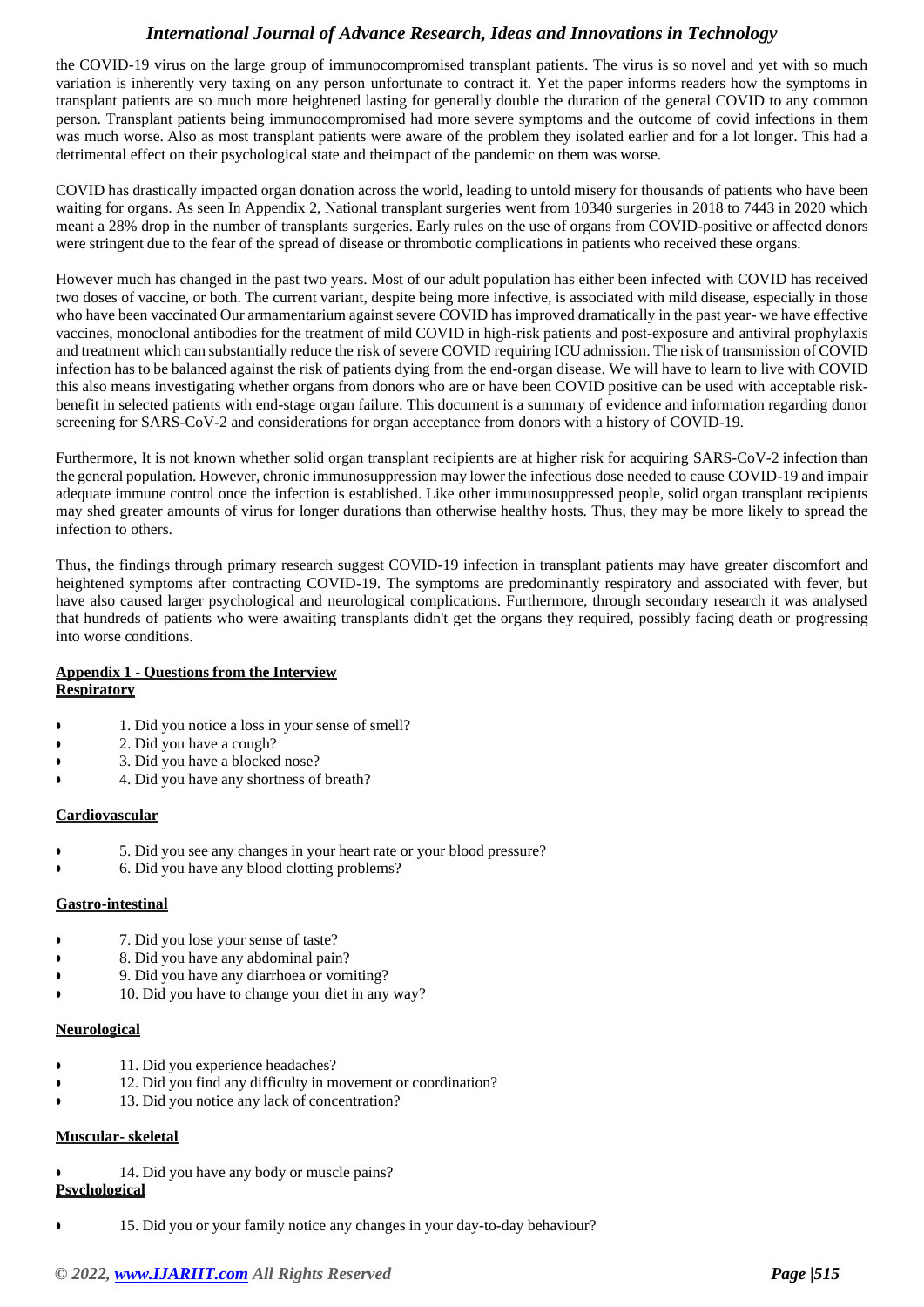- **•** 16. Did you feel under stress or depressed?
- 17. Did you find yourself more cautious and isolated from society?

# **General - Only for the patients who contracted COVID-19**

- 18. Were you vaccinated or not?
- 19. Did it take you more than the General 12-14 Day period to recover?

# 20. Have you any residual effects from COVID?

# **Appendix 2 - Transplant Details in India in 2018 and 2020**

| Data presented in attack to marker and rate per million inhabitants (pings)<br>F.I. Data Not Austiditie or two Applicable | <b>Tinta</b>  | <b>NE</b> Touth-East Asia | @ Giorgial       |
|---------------------------------------------------------------------------------------------------------------------------|---------------|---------------------------|------------------|
| ACTUAL DECEASED DONORS 100x                                                                                               | <b>相写 田毛田</b> | 1.136 (0.8)               | 3/6521 0571      |
| ACTUAL DO AFTER GRAN DEATH (ORD)                                                                                          | 372 (0.64)    | 1.133 (0.9)               | 30.694 (5.2)     |
| ACTUAL DE AFTER CRELLATORY DRATH JOCOT                                                                                    | 31%           | $300$                     | 8,708.01-9B      |
| TOTAL KIDNEY TRANSPLANTS                                                                                                  | 美里地位商业        | 8.604 (6.05)              | 98.070 (16.62)   |
| THE MIKE HENRY TRANSALMERS.                                                                                               | 1,384,03.882  | 1,645 (1.10)              | 61,978 (10.51)   |
| LIVING RICHEY TRANSPLANTS                                                                                                 | 6,772,00      | 6,955 (4,87).             | 15.840.0100      |
| TOTAL LIVER TRANSPLANTS                                                                                                   | 1,945.11.441  | 2:058 (1.45)              | 34883 (5.91)     |
| <b>USCOURS LIVER TRANSPORTS</b><br>stan reset                                                                             | 当时 (0.47)     | 岩洞防加                      | 27.438 (6.65)    |
| UNNELSER HWYERLANTS                                                                                                       | 1,313,02.97   | 1,344 (0.94)              | 6,500 (1.1)      |
| HEART TRANSPORTS                                                                                                          | 243 III 1H)   | 酒花田市                      | 8,442 (1.43)     |
| <b>LUNG TRANSPLANTS</b>                                                                                                   | 191.0140      | 19110138                  | 6,881 (1.1)      |
| PANCISON TRANSPLANTS                                                                                                      | 25 (0.02)     | 29 (0.02)                 | 2,368 位4         |
| <b>EMALL BOWEL TAIMERLANTS</b>                                                                                            | 2,01          | 2回                        | 16310.030        |
| TOTAL ORGAN TRANSPLANTS                                                                                                   | 10,340 (7.64) | 81,151 (7.83)             | 150.407 (35.41). |

| Data presented in attention number and race per million inhabitance (prest)<br>I'll Data Not Available or Not Applicable | <b>Winds</b>            | <b>NE</b> South-East Asia   | <b>Q</b> Gottal              |
|--------------------------------------------------------------------------------------------------------------------------|-------------------------|-----------------------------|------------------------------|
| ACTUAL DECEASED DONDRS (DD)                                                                                              | 我们四                     | <b>PROVIDER</b><br>75兵印47日  | 36.100 四 刷                   |
| ACTUAL OD ACTIVE BRAIN DANTH (CRO).                                                                                      | 347 81291               | 750 (5.46)                  | 22334.04.4円                  |
| ACTUAL DO AFTER ORDULATORY DEATH (DOTE)                                                                                  | 4.01                    | 485                         | 8,166(1.31)                  |
| TOTAL RIDNEY TRANSPLANTS.                                                                                                | 1,416 (3.98).           | 5,061,0033                  | BL/326 (1.3)                 |
| DECEMED ADJNET TRANSPLANTS                                                                                               | 516 (0.37)<br>294       | 1,192.03.731<br>NGC 2042 MB | 55,258 (8.88)                |
| LIVING RIDNEY YAAVARAARTS                                                                                                | 4,970,0566              | 3,469 (3.34)                | 25,600 (4.12)                |
| FOTAL LIVIN TRANSPLANTS                                                                                                  | 1,780 (1.29)            | 1,916 (1.17)                | 12,586 (5.24)                |
| SECONICO LIVER TEMMEPLANTS.                                                                                              | 291 (0.21)<br>a Mata Wa | 396 川.24<br><b>CARL COM</b> | 25,285.01.065<br>-70139810.h |
| LIVING LINER TRANSPLANTS.                                                                                                | 1,447 (1.00)            | 1,51810.031                 | 私務経営部門                       |
| HEART TRANSPLANTS                                                                                                        | 89 (0.06)               | 122 (0.07)                  | 6.111 (1.3)                  |
| LUNG TRANSPLANTS                                                                                                         | 67 (0.0%)               | 储值块                         | 5,940 (0.95)                 |
| <b>INNOREAE TIMOGRUNNER</b>                                                                                              | 14 (6.01)               | 15 (0.07)                   | 1,970.05.325                 |
| SMALL BOWEL TRANSPLANTS                                                                                                  | 7:00:011                | 7.931                       | 158 (0.03).                  |
| TOTAL ORGAN TRANSPLANTS                                                                                                  | 7,443 (5.39)            | 8,789 (S.37)                | 129,691 (20.54)              |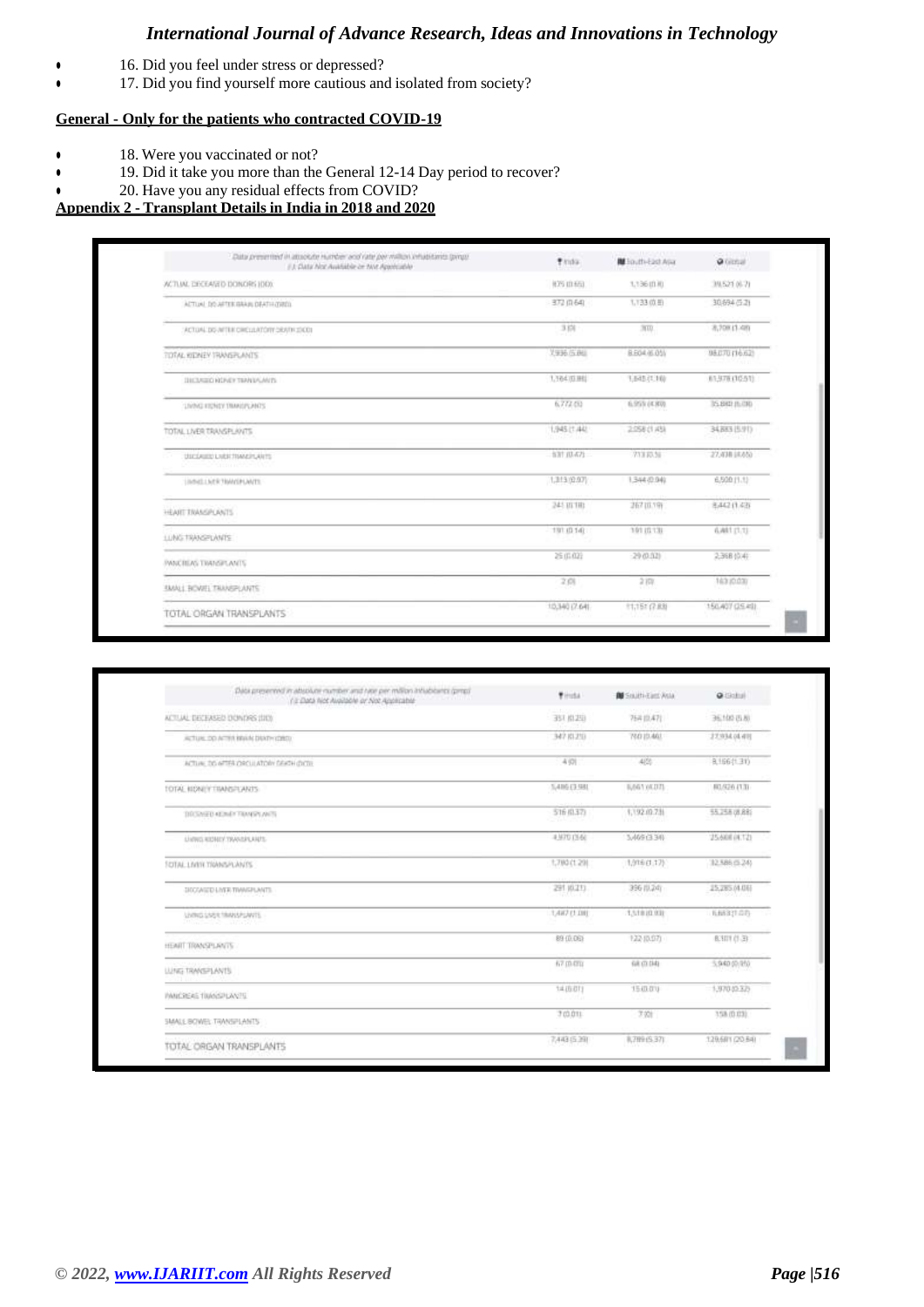*International Journal of Advance Research, Ideas and Innovations in Technology*





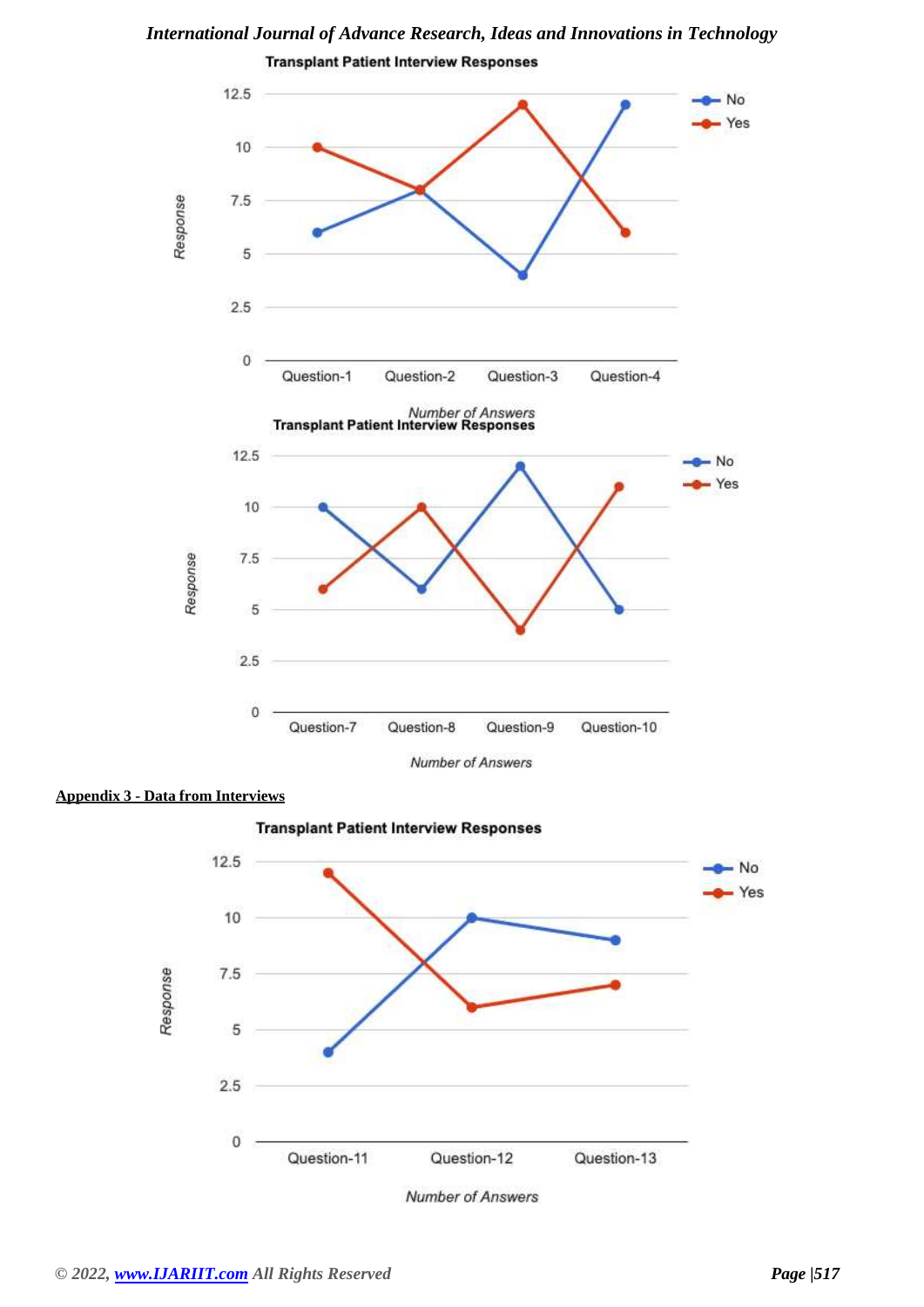

*International Journal of Advance Research, Ideas and Innovations in Technology*